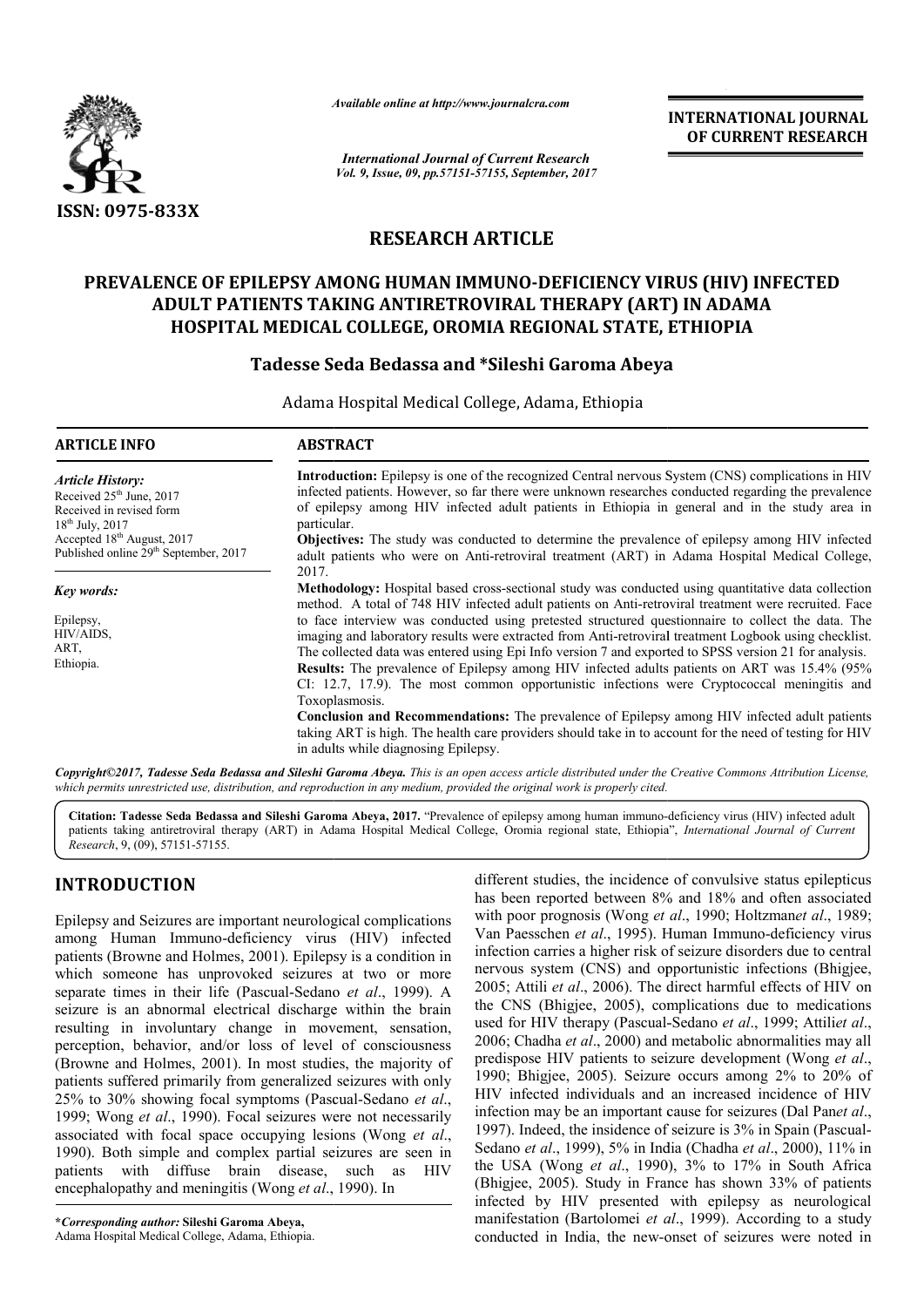20% of the cohort of 500 HIV-sero-positive individuals (Sinha *et al*., 2005). However, the data about prevalence of seizure among HIV infected patients are limited and most studies have small sample size affecting the precision of the estimate.On the other hand, Toxoplasmosis is the most common opportunistic infection of intracranial lesions in AIDS and it occurs in 3-10% of patients in the USA, up to 50% of patients in Europe and 8% in Africa. Also, Cryptococcal meningitis is the most frequent meningoencephalitis producing seizures (Wong *et al*., 1990; Holtzman *et al*., 1989; Van Paesschen *et al*., 1995; Dore *et al*., 1996; Labar and Harden, 1997). Primary CNS lymphoma is also a common cause of AIDS-related intracranial mass lesions, it occurs in up to 2% of patients with AIDS (Report of the Quality Standards Subcommittee of the American Academy of Neurology, 1998). In patients without mass lesions, meningo-encephalitis caused by some opportunistic infections is a frequent cause of seizure (Dore*et al*., 1996; Labar and Harden, 1997). In a case-control study, 84% of patients had prior AIDS-defining illness, and mean CD4 T-cell count was 8 x 106 cells/μl, while in a control group (patients without seizures) mean CD4 T-cell count was 14 x 106 cells/μl, and AIDS-defining illness was present in 80% of the patients (Dore *et al*., 1996). However, as to the best knowledge of the researchers little is known about the situation in Ethiopia in general and study area in particular. Therefore, this study was aimed to determine the Prevalence of epilepsy and possible opportunistic infections among HIV infected adult patients on ART in Adama Hospital Medical College.

## **METHODS AND MATERIALS**

## **Study area**

The study was conducted in Adama Hospital Medical College which is located 100 km from Addis Ababa (the capital of Ethiopia) to the east. HIV infected adult patient care and ART service in Adama Hospital was started almost 14 years ago and a total of 18,167 adult patients are currently on ART and Pre-ART services. Accordingly, 12,650 adult patients were ever started ART and 5,517 are on Pre-ART registration.

## **Study design and period**

Hospital based cross-sectional study was conducted using quantitative data collection method from February 1-March 30, 2017.

## **Source population**

 All HIV infected adult patients who were on ART in AHMC, were the source population.

## **Study population**

- All HIV infected adult patients taking ART in AHMC from February 1-March 30, 2017 were the study population.
- **Exclusion criteria**
	- All HIV infected adult patients who developed epilepsy due to genetic and other congenital disorders were excluded from the study.

## **Sample size determination**

The required sample size was determined using single population proportion formula with the assumption of prevalence of Epilepsy (P) among HIV infected adult patients taking ART of 20% taken from study conducted in India (19), confidence level of 95% and precision of 3%. Considering the 10% non-response rate and design effect of two, the following formula was used to calculate the optimumsample size:

$$
n = \frac{(Z\alpha/2)^2 * P (1-P)}{d^2}
$$

 $n = (1.96)^{2}$  \*0.2 (1-0.2) = 683  $(0.03)^2$ 

Where;

- n = required sample size to determine the prevalence of Epilepsy among HIV infected adult patients taking ART
- $\bullet$   $p =$  proportion of Epilepsy among HIV infected adults taking ART,
- $\bullet$  d = estimated margin of error for the study
- $Z_{\alpha/2}$  = the corresponding value of confidence coefficient at alpha level of 0.05 that is 1.96

For the possible none response, additional 10% were considered**.** Therefore, the total sample size required for the study was 752.

## **Sampling procedure**

Before sampling, sampling frame was developed using patients Medical Registration Number (MRN) recorded in ART logbook. Samples were selected using systematic random sampling procedure. The interval was determined bydividing the total number of patients tothe sample size, which was found to be 10 (every ten patients were selected) from HIV infected adult patients on ART registration.

## **Operational definitions**

**Epilepsy:** is a condition in which someone has unprovoked repeated seizures at two or more separate times.

**Seizure:** is an abnormal electrical discharge within the brain resulting in involuntary abnormal body sensations, movements, perceptions and/or loss of consciousness.

**HIV related epilepsy:** is when patients had experienced at least two episodes of seizure after HIV infection.

**Epilepsy among HIV infected adult patients taking ART**: when patient developed epilepsy while taking ART.

## **Data collection**

An interviewer administered structured questionnaire was used for data collection. A questionnaire was prepared in English and translated into *Oromiffa* (the regional working language) and back translated to English by different experts to ensure its consistency. The *Oromiffa* version was pre-tested on 5% of the sample size in similar private Hospital found in the town before the start of the actual data collection. Based on the findings of the pre-test, necessary corrections were made. Data were collected by the three trained nurses having previous data collection experiences. After interviewing the respondents other necessary information like opportunistic infections,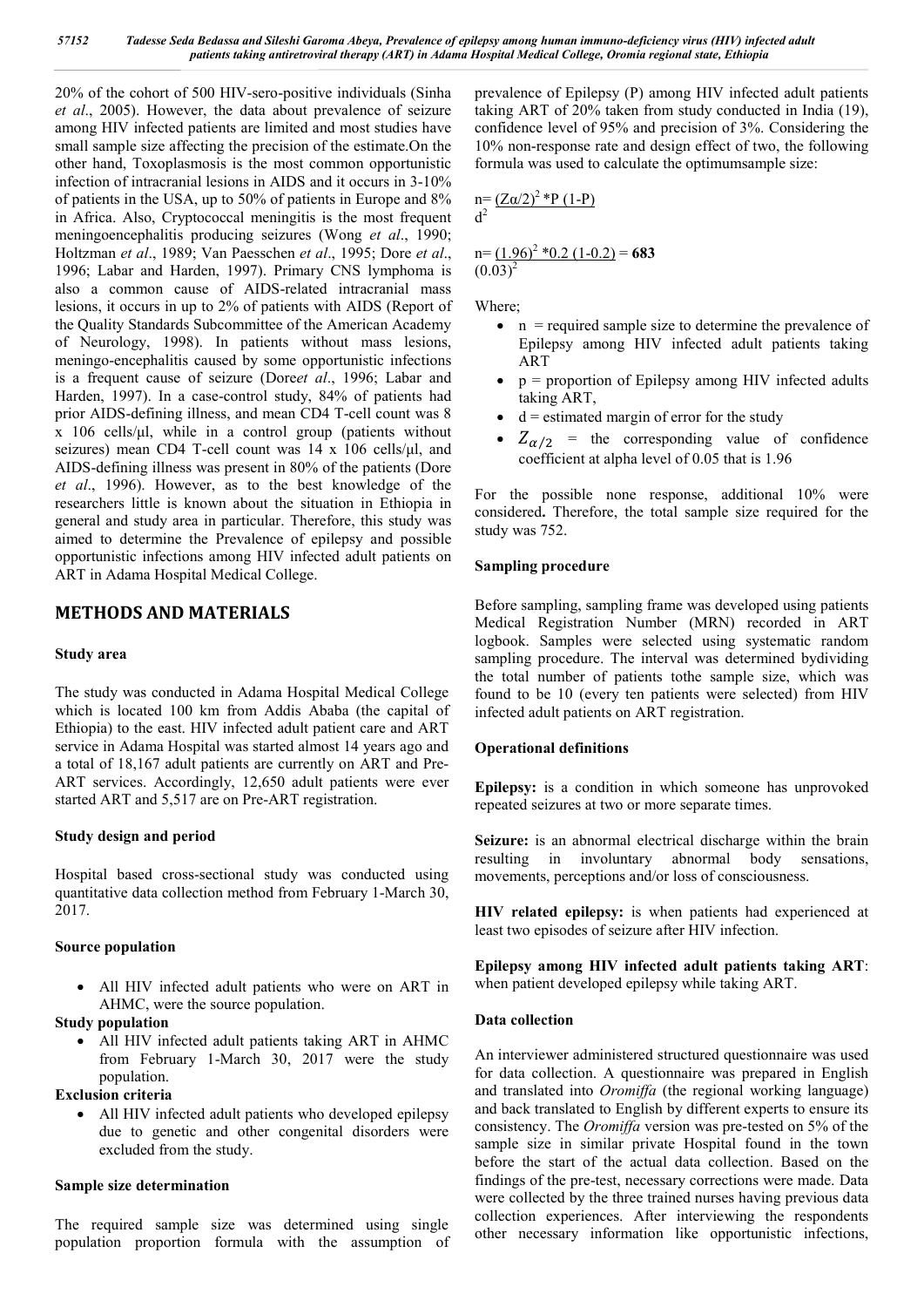Epilepsy, their laboratory and imaging results were extracted from the ART logbook using checklist.

#### **Data quality assurance**

To ensure the quality of data, three days training was given for data collectors. Before starting to collect data, pre-test and translation of questionnaire was done. Frequent follow-up was done by the principal investigator. And necessary corrections were made on the spot. Questionnaires were also checked for completeness and consistencyon daily bases.

#### **Data processing and analysis**

Data was coded and entered into Epi Info version7 and then exported to SPSS version 21 for analysis. Data organization presentation and summarization were done as appropriate to answer the objectives. The assumptions for normality of continuous variables were checked to be satisfied.

## **Ethical considerations**

This study was approved by Adama Hospital Medical College Ethical Review Board. A written letter was submitted to ART unit in the College to obtain permission. After explaining the objective of the study verbal consents were obtained from the study participants. Patients were assured for anonymity of the study. By participating in this research, they were assured for not to feel that it has some discomfort especially on wasting their time. They have the right to refuse, ask any question that is not clear and to discontinue at any time. beteness and consistencyon daily bases.<br> **processing and analysis**<br>
was coded and entered into Epi Info version7 and then<br>
tred to SPSS version 21 for analysis. Data organization<br>
tratation and summarization were done as a

#### **RESULTS**

#### **Socio-demographic characteristics**

A total of 748 HIV/AIDS patients on ART unit in Adama Hospital Medical College were included into the study, with the response rate of 99.5%. More than half, 384 (51.3%) of the participants were females. The mean  $(+)$  SD) age of the respondents was  $34.4 \left( \pm 10.28 \right)$  years. Most of the respondents, 253 (33.8%) were in the age group of 29 to 37 years. The majority, 456 (61.0%) of participants were urban dwellers. About two in five, 296 (39.6) were Muslim and about one third, 506 (67.6%) were married and, 505 (67.5%) were Oromo by Ethnicity. Morethan one quarter, 206 (27.5%) of the respondents were self-employed and  $272(36.4%)$  attended College or University (Table 1). = 10.28) years. Most of the respondents,<br>he age group of 29 to 37 years. The<br>of participants were urban dwellers.<br>6 (39.6) were Muslim and about one<br>ere married and, 505 (67.5%) were<br>orethan one quarter, 206 (27.5%) of th



**Figure 1. Prevalence of Epilepsy among HIV infected adult patient who were on ART in Adama Hospital Medical College Oromia Regional state, Eastern Ethiopia, 2017**

| Table 1. Socio-demographic characteristics of participants among |           |         |  |  |  |  |
|------------------------------------------------------------------|-----------|---------|--|--|--|--|
| adult patient on ART in Adama Hospital Medical College,          |           |         |  |  |  |  |
| Eastern Oromia Regional state, Ethiopia, 2017                    |           |         |  |  |  |  |
| Variable $(n=748)$                                               | Frequency | Percent |  |  |  |  |

| r laboratory and imaging results were extracted<br>logbook using checklist.                                                                                                                                                                                                                                                                                                                                                                                                                                                                  | Table 1. Socio-demographic characteristics of participants among<br>adult patient on ART in Adama Hospital Medical College,<br>Eastern Oromia Regional state, Ethiopia, 2017                                                                                                                                                                                                                                            |                  |                      |
|----------------------------------------------------------------------------------------------------------------------------------------------------------------------------------------------------------------------------------------------------------------------------------------------------------------------------------------------------------------------------------------------------------------------------------------------------------------------------------------------------------------------------------------------|-------------------------------------------------------------------------------------------------------------------------------------------------------------------------------------------------------------------------------------------------------------------------------------------------------------------------------------------------------------------------------------------------------------------------|------------------|----------------------|
| assurance                                                                                                                                                                                                                                                                                                                                                                                                                                                                                                                                    |                                                                                                                                                                                                                                                                                                                                                                                                                         |                  | Percent              |
|                                                                                                                                                                                                                                                                                                                                                                                                                                                                                                                                              | Variable (n=748)<br>Age of respondents                                                                                                                                                                                                                                                                                                                                                                                  | Frequency        |                      |
| quality of data, three days training was given for                                                                                                                                                                                                                                                                                                                                                                                                                                                                                           | 18-26                                                                                                                                                                                                                                                                                                                                                                                                                   | 169              | 22.5                 |
| s. Before starting to collect data, pre-test and                                                                                                                                                                                                                                                                                                                                                                                                                                                                                             | 27-35                                                                                                                                                                                                                                                                                                                                                                                                                   | 263              | 35.1                 |
| questionnaire was done. Frequent follow-up was                                                                                                                                                                                                                                                                                                                                                                                                                                                                                               | 36-45                                                                                                                                                                                                                                                                                                                                                                                                                   | 198              | 26.4                 |
| principal investigator. And necessary corrections                                                                                                                                                                                                                                                                                                                                                                                                                                                                                            | 46-55                                                                                                                                                                                                                                                                                                                                                                                                                   | 82               | 11.0                 |
| the spot. Questionnaires were also checked for                                                                                                                                                                                                                                                                                                                                                                                                                                                                                               | >56                                                                                                                                                                                                                                                                                                                                                                                                                     | 36               | 5.0                  |
| and consistencyon daily bases.                                                                                                                                                                                                                                                                                                                                                                                                                                                                                                               | Sex                                                                                                                                                                                                                                                                                                                                                                                                                     |                  |                      |
|                                                                                                                                                                                                                                                                                                                                                                                                                                                                                                                                              | Male                                                                                                                                                                                                                                                                                                                                                                                                                    | 364              | 48.7                 |
| ing and analysis                                                                                                                                                                                                                                                                                                                                                                                                                                                                                                                             | Female                                                                                                                                                                                                                                                                                                                                                                                                                  | 384              | 51.3                 |
|                                                                                                                                                                                                                                                                                                                                                                                                                                                                                                                                              | Residence                                                                                                                                                                                                                                                                                                                                                                                                               |                  |                      |
|                                                                                                                                                                                                                                                                                                                                                                                                                                                                                                                                              | Urban                                                                                                                                                                                                                                                                                                                                                                                                                   | 456<br>292       | 61.0<br>39.0         |
| ed and entered into Epi Info version7 and then                                                                                                                                                                                                                                                                                                                                                                                                                                                                                               | Rural<br>Religion                                                                                                                                                                                                                                                                                                                                                                                                       |                  |                      |
| PSS version 21 for analysis. Data organization                                                                                                                                                                                                                                                                                                                                                                                                                                                                                               | Orthodox                                                                                                                                                                                                                                                                                                                                                                                                                | 251              | 33.6                 |
| and summarization were done as appropriate to                                                                                                                                                                                                                                                                                                                                                                                                                                                                                                | Muslim                                                                                                                                                                                                                                                                                                                                                                                                                  | 296              | 39.6                 |
| objectives. The assumptions for normality of                                                                                                                                                                                                                                                                                                                                                                                                                                                                                                 | Protestant                                                                                                                                                                                                                                                                                                                                                                                                              | 190              | 25.4                 |
| riables were checked to be satisfied.                                                                                                                                                                                                                                                                                                                                                                                                                                                                                                        | Others*                                                                                                                                                                                                                                                                                                                                                                                                                 | 11               | 1.4                  |
|                                                                                                                                                                                                                                                                                                                                                                                                                                                                                                                                              | <b>Marital status</b>                                                                                                                                                                                                                                                                                                                                                                                                   |                  |                      |
| derations                                                                                                                                                                                                                                                                                                                                                                                                                                                                                                                                    | Single                                                                                                                                                                                                                                                                                                                                                                                                                  | 197              | 26.3                 |
|                                                                                                                                                                                                                                                                                                                                                                                                                                                                                                                                              | Married                                                                                                                                                                                                                                                                                                                                                                                                                 | 506              | 67.6                 |
|                                                                                                                                                                                                                                                                                                                                                                                                                                                                                                                                              | Divorced                                                                                                                                                                                                                                                                                                                                                                                                                | 40               | 5.3                  |
| is approved by Adama Hospital Medical College                                                                                                                                                                                                                                                                                                                                                                                                                                                                                                | Widowed                                                                                                                                                                                                                                                                                                                                                                                                                 | 5                | 0.7                  |
| w Board. A written letter was submitted to ART                                                                                                                                                                                                                                                                                                                                                                                                                                                                                               | <b>Ethnicity</b>                                                                                                                                                                                                                                                                                                                                                                                                        |                  |                      |
| ollege to obtain permission. After explaining the                                                                                                                                                                                                                                                                                                                                                                                                                                                                                            | Oromo                                                                                                                                                                                                                                                                                                                                                                                                                   | 505              | 67.5                 |
| he study verbal consents were obtained from the                                                                                                                                                                                                                                                                                                                                                                                                                                                                                              | Amahara                                                                                                                                                                                                                                                                                                                                                                                                                 | 182              | 24.3                 |
|                                                                                                                                                                                                                                                                                                                                                                                                                                                                                                                                              | Gurage                                                                                                                                                                                                                                                                                                                                                                                                                  | 51               | 6.8                  |
| ants. Patients were assured for anonymity of the                                                                                                                                                                                                                                                                                                                                                                                                                                                                                             | Others**                                                                                                                                                                                                                                                                                                                                                                                                                | 10               | 1.3                  |
| ticipating in this research, they were assured for                                                                                                                                                                                                                                                                                                                                                                                                                                                                                           | Occupation                                                                                                                                                                                                                                                                                                                                                                                                              |                  |                      |
| at it has some discomfort especially on wasting                                                                                                                                                                                                                                                                                                                                                                                                                                                                                              | Government employee                                                                                                                                                                                                                                                                                                                                                                                                     | 202              | 27.0                 |
| ey have the right to refuse, ask any question that                                                                                                                                                                                                                                                                                                                                                                                                                                                                                           | Farmer                                                                                                                                                                                                                                                                                                                                                                                                                  | 121              | 16.2                 |
| d to discontinue at any time.                                                                                                                                                                                                                                                                                                                                                                                                                                                                                                                | Self-employed                                                                                                                                                                                                                                                                                                                                                                                                           | 206              | 27.5                 |
|                                                                                                                                                                                                                                                                                                                                                                                                                                                                                                                                              | Student<br>Others***                                                                                                                                                                                                                                                                                                                                                                                                    | 125              | 16.7                 |
|                                                                                                                                                                                                                                                                                                                                                                                                                                                                                                                                              | <b>Educational level</b>                                                                                                                                                                                                                                                                                                                                                                                                | 163              | 12.4                 |
|                                                                                                                                                                                                                                                                                                                                                                                                                                                                                                                                              | Illiterate                                                                                                                                                                                                                                                                                                                                                                                                              | 35               | 4.7                  |
|                                                                                                                                                                                                                                                                                                                                                                                                                                                                                                                                              | Primary                                                                                                                                                                                                                                                                                                                                                                                                                 | 178              | 23.8                 |
| raphic characteristics                                                                                                                                                                                                                                                                                                                                                                                                                                                                                                                       | Secondary                                                                                                                                                                                                                                                                                                                                                                                                               | 263              | 35.2                 |
| 8 HIV/AIDS patients on ART unit in Adama                                                                                                                                                                                                                                                                                                                                                                                                                                                                                                     | Diploma and above                                                                                                                                                                                                                                                                                                                                                                                                       | 272              | 36.4                 |
| ical College were included into the study, with<br>ate of 99.5%. More than half, 384 (51.3%) of the<br>were females. The mean $( \pm SD)$ age of the<br>as $34.4 \ (\pm 10.28)$ years. Most of the respondents,<br>were in the age group of 29 to 37 years. The<br>$(61.0\%)$ of participants were urban dwellers.<br>five, 296 (39.6) were Muslim and about one<br>$(67.6%)$ were married and, 505 $(67.5%)$ were<br>inicity. Morethan one quarter, 206 (27.5%) of the<br>were self-employed and 272(36.4%) attended<br>iversity (Table 1). | NB: Others include<br>*Catholic<br>***Homemaker, Retired, NGO employee and Unemployed<br>Prevalence of Epilepsy among HIV infected patients on<br>ART<br>Out of 748 HIV infected adults patients taking ART, 115 had<br>been diagnosed to have Epilepsy making the prevalence of<br>15.4% (95% CI: 12.7, 17.9) (Figure 1).<br>Types of Epilepsy among HIV infected patients on ART                                      | and<br>Wakefata. | **Tigre,<br>Kambata  |
| эs<br>Epilespy<br>วนt<br>cases, 115<br>义<br>(15.37%)<br>3%)                                                                                                                                                                                                                                                                                                                                                                                                                                                                                  | Further description on the type of Epilepsy showed that, of 115<br>participants who had Epilepsy, 47 (6.3%) were having focal<br>seizure, 43 (5.7%) had generalized tonic clonic seizure<br>(GCTS), 15 (2%) had tonic-clonic seizure, 8 (1.1%) were<br>having absence Epilepsy and 0.3% were diagnosed to have<br>unclassified seizure.<br>Opportunistic infections among HIV patients on ART<br>diagnosed for Epilepsy |                  |                      |
| revalence of Epilepsy among HIV infected adult                                                                                                                                                                                                                                                                                                                                                                                                                                                                                               | The major identified opportunistic infections among the<br>respondents were Cerebral Toxoplasmosis and Cryptococcal<br>Meningitis for which each accounted for 27.8%. The other<br>identified<br>opportunistic<br>Meningitis (14.2%), Ischemic stroke (5.3%), Brain abscess<br>$(5.49)$ heamerhagic stroke $5. (4.29)$ and head injury $(7.99)$                                                                         | infections       | were<br>Tuberculosis |

#### Prevalence of Epilepsy among HIV infected patients on **ART**

#### **Types of Epilepsy among HIV infected patients on ART among HIV**

#### **Opportunistic infections among HIV patients on ART infections patients diagnosed for Epilepsy**

The major identified opportunistic infections among the respondents were Cerebral Toxoplasmosis and Cryptococcal Meningitis for which each accounted for 27.8%. The other identified opportunistic infections were were Tuberculosis Meningitis (14.2%), Ischemic stroke (5.3%), Brain abscess Meningitis (14.2%), Ischemic stroke  $(5.3\%)$ , Brain abscess  $(5.4\%)$ , haemorrhagic stroke  $5 (4.3\%)$  and head injury  $(7.8\%)$ (Figure 2).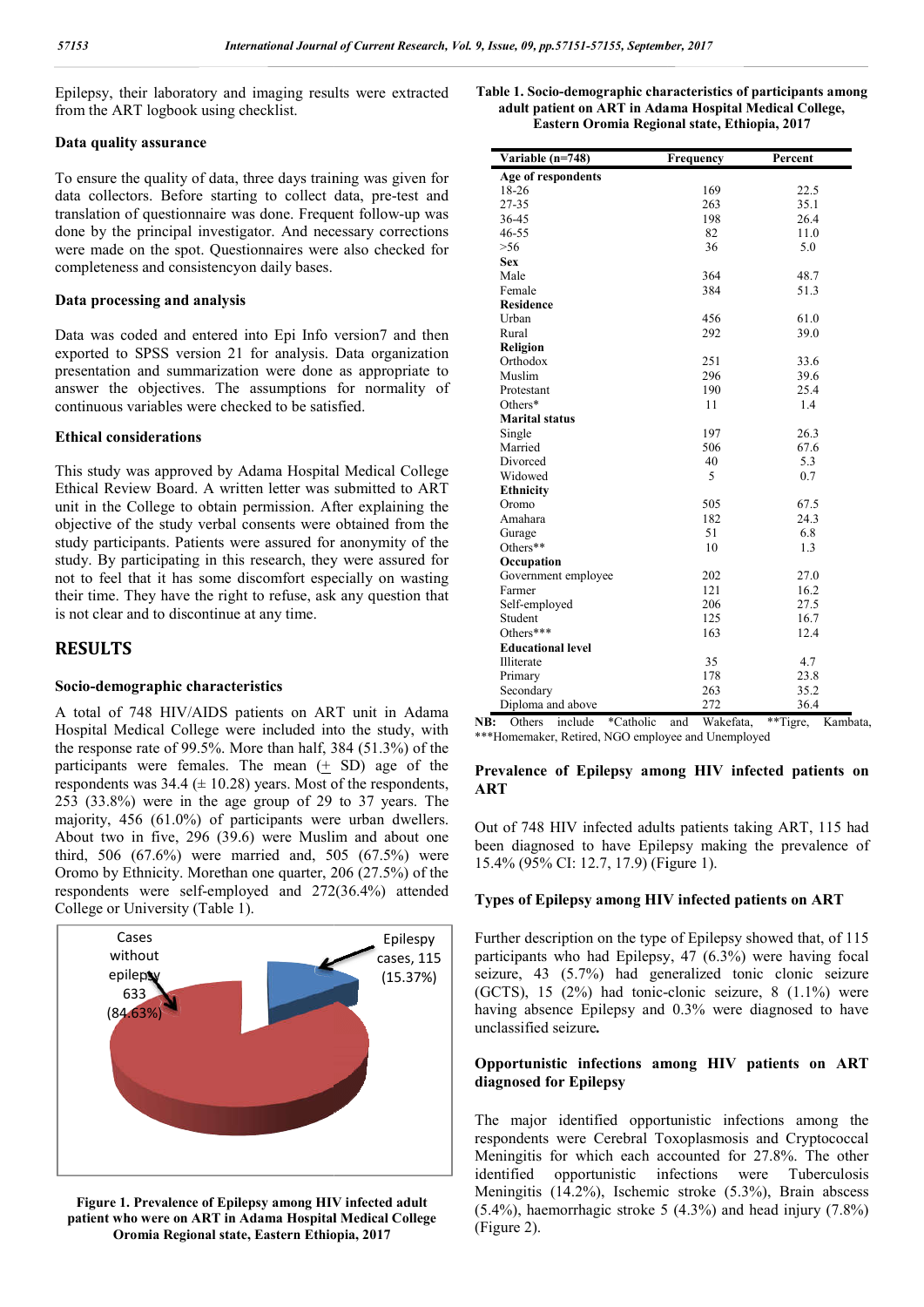57154 Tadesse Seda Bedassa and Sileshi Garoma Abeya, Prevalence of epilepsy among human immuno-deficiency virus (HIV) infected adult *patients taking antiretroviral therapy (ART) in Adama Hospital Medical College, Oromia regional state, Ethiopia*



**Figure 2. Associated opportunistic infections among HIV infected adult patient who were on ART diagnosed for Epilepsy in Adama Hospital Medical College, Oromia Regional state, Ethiopia, 2017.**

#### **Imaging and Laboratory Tests**

The CT scan was performed for 108 patients and 97 (89.8%) of them had an abnormal imaging. Moreover, the results of Electroencephalogram (EEG) for 111 patients indicated that for 65 (85.6%) of them had epileptic abnormalities. Also, Brain MRI was performed for 56 patients of which  $41(91.1\%)$ had abnormal findings. The results of CD4 count among 748 patients showed, 133 (17.8%) were having CD4 count <200  $mm<sup>3</sup>$  (Table 2).

**Table 2. Imaging and laboratory results among HIV infected adult patient who were on ART in Adama Hospital Medical College, Oromia Regional state, Eastern Ethiopia, 2017** tient who were on ART in Adama Hospital Med<br><sub>J</sub>e, Oromia Regional state, Eastern Ethiopia, 201<br>-<br>-<br>Investigation Mumber Percept

| <b>Imaging/Investigation</b> | <b>Number</b> | Percept |  |
|------------------------------|---------------|---------|--|
| $CT$ Scan (n=108)            |               |         |  |
| Normal                       | 11            | 10.2    |  |
| Abnormal                     | 97            | 89.8    |  |
| EEG findings $(n=111)$       |               |         |  |
| Normal                       | 16            | 14.4    |  |
| Abnormal                     | 95            | 85.6    |  |
| Brain MRI $(n=56)$           |               |         |  |
| Normal                       | 5             | 8.9     |  |
| Abnormal                     | 41            | 91.1    |  |
| $CD4$ Count (n=748)          |               |         |  |
| $<$ 200 mm3                  | 133           | 17.8    |  |
| $>200$ mm3                   | 242           | 82.2    |  |

## **DISCUSSION**

This study assessed the prevalence of Epilepsy and opportunistic infections among adults infected with HIV/AIDS and put on ART in Adama Hospital Medical College, Oromia Regional State, and EasternEthiopia. The prevalence of epilepsy among adult patients infected with HIV taking ART was 15.4%. This finding is higher compared to a study conducted in Germany showed 6.1% (Holtzman *et al*., 1989), in Korea of 3% (Labar and Harden, 1997), i in Cameroon (Yaoundé Central Hospital) of 9.5% (Report of the Quality Standards Subcommittee of the American Academy of Neurology, 1998), in South-West Nigeria of 6.5% (Kellinghaus *et al.*, 2008) and in Sudan, Khartoum of 5.71% (Garg, 1999). These differences might be due to differences in sociodemographic status, the timing of the study, immune status and the procedures used to diagnose Epilepsy/seizure. Moreover, the differences might be attributed to whether the patient diagnosed and treated early for HIV/AIDS before their higher  $CD<sub>4</sub>$  count becomes lower and severely exposed to different opportunistic infections. Moreover, the findings of this study is higher as compared to a study conducted in south India in e study, immune status and<br>
ipilepsy/seizure. Moreover,<br>
d to whether the patient<br>
V/AIDS before their higher<br>
verely exposed to different which 9.8% of HIV infected drug naïve patients with neurological disorders have new onset of seizures (Wonget al., 1990). This difference might be attributed to the fact that in Indian study the patients have not yet started to take ART. In the current study, out of 115 participants presented with Epilepsy, 47 (6.3%) had focal seizure, 43 (5.7%) had generalized tonic clonic seizure (GCTS), 15 (2%) had tonic clonic seizure, 8 (1.1%) had absence seizure and 0.3% had unclassified seizure. These supports study conducted in Sudan, Khartoum (Garg, 1999) in which among 700 AIDS patients 40, clonic seizure, 8 (1.1%) had absence seizure and 0.3% had unclassified seizure. These supports study conducted in Sudan, Khartoum (Garg, 1999) in which among 700 AIDS patients 40, 20, 12, 8, and 20 had convulsion, partial partial epilepsy, and generalized epilepsy, respectively.<br>Similarly, in Cameroun, Yaoundé 36 (66%) of patients had<br>generalized seizures, and 34% partial seizures (Wong *et al.*, Similarly, in Cameroun, Yaoundé 36 (66%) of patients had generalized seizures, and 34% partial seizures (Wong et al., 1990). In India (Pesola and Westfal Westfal, 1998) it was shown that 65.2% of patients with generalized seizures and focal seizures accounts for 34.8%. In France it was reported for 71% of 65.2% of patients with generalized seizures and focal seizures accounts for 34.8%. In France it was reported for 71% of generalized seizures and 29% of partial seizures (Rosenbaum et al., 1989). In our study, the major opportunistic infections identified among the study participants with Epilepsy among identified among the study participants with Epilepsy among<br>HIV infected adult patients taking ART were Cerebral Toxoplasmosis and Cryptococcal Meningitis corroborating findings from South India, mainly from cryptococcosis and toxoplasmosis affecting the central nervous system (Wong *et al*., 1990). Moreover, it was reported in other study, 30.7% had HIV encephalopathy and 19.2% of toxoplasmosis (Labar and Harden, 1998). But in a study conducted in Khartoum, Sudan, the causes of epilepsy were CNS lymphoma, brain abscess, meningitis, toxoplasmosis encephalitis and PML (Garg, 1999). As to the strengths ofthis research, different diagnostic procedures and tools (CT scan, MRI, EEG and et al., 1990). Moreover, it was reported in other study, 30.7% had HIV encephalopathy and 19.2% of toxoplasmosis (Labar and Harden, 1998). But in a study conducted in Khartoum, Sudan, the causes of epilepsy were CNS lympho causes of epilepsy among study participants. Moreover, a causes of epilepsy among study participants. Moreover, a reasonable sample size was used to increase the precision of the estimate. As to the limitations of the study, due to thecross estimate. As to the limitations of the study, due to the cross sectional nature of the study design there might be impossible to ascertain the possible causation. Moreover, recall bias might also be inevitable. current study, out of 115 participants presented with<br>epsy, 47 (6.3%) had focal seizure, 43 (5.7%) had<br>ralized tonic-clonic-seizure (GCTS), 15 (2%) had tonicoplasmosis and Cryptococcal Meningitis corroborating<br>ings from South India, mainly from cryptococcosis and<br>plasmosis affecting the central nervous system (Wong *on the care testing in the care testing in the care (inclusion of the manuscription in the care that the manuscript the manuscription of the manuscription of the manuscript of the manuscript of the manuscript of the manus* 

#### **Conclusion**

The prevalence of Epilepsy among HIV infected adult patients taking ART is high (15.4%) as compared to other studies. The major identified opportunistic infections were Cerebral Toxoplasmosis (27.8%) and Cryptococcal Meningitis (27.8%). certain the possible causation. Moreover, recall bias might<br>be inevitable.<br>**clusion**<br>prevalence of Epilepsy among HIV infected adult patients<br>ig ART is high (15.4%) as compared to other studies. The<br>identified opportunisti

#### **Recommendations**

Based on the findings, the health care providers should take in to account for the need of testing for HIV in adults while diagnosing Epilepsy. Further study is recommended to justify or nullify the present findings.

#### **Competing interests**

The present authors declare that they have no competing of interests.

#### **Authors' contributions**

Both authors were responsible for the design and conduct of the study. The statistical analysis, the interpretation of findings and drafting of the manuscript were done by the two authors. The authors read and approved the final content of the manuscript.